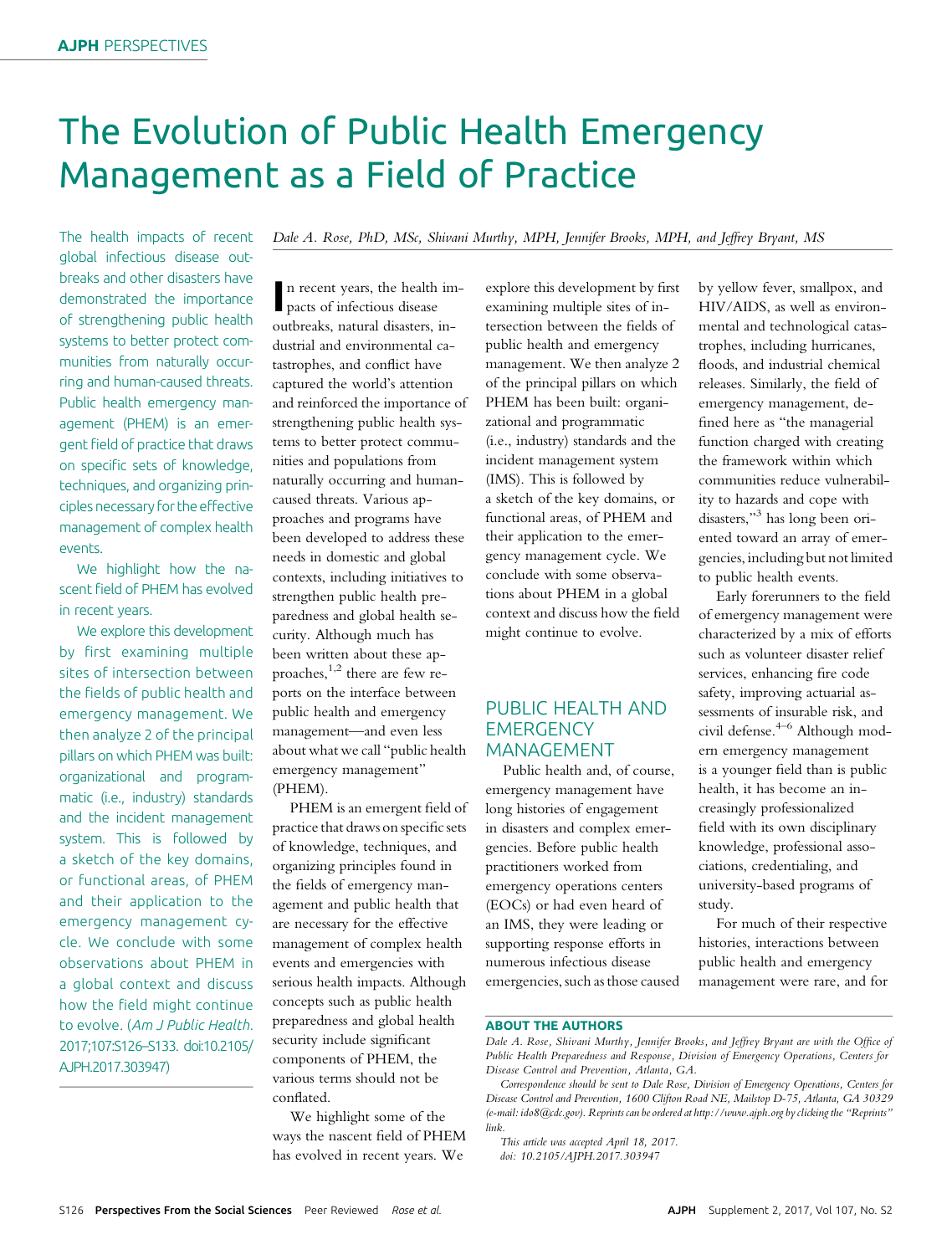decades little attempt was made to coordinate or align their missions. Moves toward closer alignment can be traced at least as far back as the 1970s, when the field of emergency management began to shift away from its orientation to civil defense, which was focused on nuclear attacks, to a greater range of natural and human-caused hazards and threats (later to be termed "all hazards"). $^{6}$  In the 1990s, public health similarly broadened its scope, with increased attention to atypical threats such as biological and chemical terrorism, pandemic influenza, and other emergent threats—natural and intentional.

The relationship between public health and emergency management came into sharper focus after the events of September 11, 2001, and efforts to strengthen ties have continued to evolve. Critical drivers to accomplish this include the advent of homeland security as an apparatus of government, which eventually led to the wide-scale adoption of the National Incident Management System by government agencies and state and local recipients of federal preparedness funds.7 The National Incident Management System helps guide the management of incidents and emergency operations and adheres to principles of incident management.

Congressional funding for preparedness programs such as the Public Health Emergency Preparedness program administered by the US Centers for Disease Control and Prevention (CDC) has also been a key driver in bringing public health and emergency management closer together by creating emergency response capacity in health departments at the state and local levels. These various efforts have been accompanied by the

establishment and refinement of national-level doctrine codifying the relationship between public health and emergency management in such documents as the National Response Framework<sup>8</sup> and its corresponding Emergency Support Function and Biological Incident Annexes.<sup>9,10</sup> Guidance has also been offered that describes public health and health care preparedness capabilities that emergency response entities such as health departments and hospitals are expected to have or have access to. $11,12$ 

Public health and emergency management have also come together in the professional associations of each field. For example, the International Association of Emergency Managers has organized several caucuses addressing the ramifications of a range of healthrelated emergencies. Similarly, the National Emergency Management Association has partnered with the Association of State and Territorial Health Officials to form a joint policy work group. This group coordinates federal grant program activities between emergency management agencies and public health departments and aligns exercise requirements across multiple programs, among other things. The National Association of City and County Health Officers, a leading policy and advocacy organization for local health departments in the United States, holds an annual conference focused on issues of public health and health care preparedness, response, and recovery.

Finally, several repositories and producers of knowledge contain or generate content at the intersection of public health and emergency management, including specialized peerreviewed journals such as Health Security (formerly Biosecurity and

Bioterrorism: Biodefense Strategy, Practice and Science) and Disaster Medicine and Public Health Preparedness, and programs housed at academic institutions such as the Preparedness and Emergency Response Research Centers and Learning Centers, which were previously funded by the CDC.

# THE EMERGENCY MANAGEMENT CYCLE

A useful heuristic to understand the relationship between public health and emergency management is the emergency management cycle, which has been described in emergency management curricula, textbooks, and government sources using different models.<sup>8,13,14</sup> We adopted a 4-stage model of this cycle that includes mitigation, preparedness, response, and recovery (Figure 1). These 4 phases are useful for describing the capacities and activities of an emergency management system and are closely related to but different from the 5 mission areas and corresponding core capabilities described in the most recent edition (June 2016) of the Federal Emergency Management Agency's National Response Framework. 8

Mitigation focuses on reducing hazard losses or risk and controlling anticipated damage; activities in this phase can be carried out before, during, or after an event. "Mitigation" is an infrequently used term in public health or PHEM contexts. Examples of mitigation are targeted human and animal vaccination efforts, animal culling, and other public health control measures, including food safety and sanitation practices to reduce the impact of an infectious disease

outbreak or environmental exposure risks in the context of a disaster (e.g., at a shelter or other congregate setting). Preparedness activities occur before an event and center on building or maintaining staff, systems, and infrastructure capacity as well as carrying out the planning, training, and exercising necessary to identify gaps and improve emergency response capabilities. Examples are the development, testing, and evaluation of emergency response plans, notification and warning systems, and surge staffing procedures as well as training staff and enhancing physical and information technology infrastructure such as EOCs and surveillance and reporting systems.

Response in the emergency management cycle occurs in recognition of a hazard that threatens to overwhelm day-today functions or capacities. In the public health context, emergency response activities can vary widely but generally include the following:

- coordinating select public health response functions across multiple entities or partners;
- collecting, integrating, and analyzing epidemiologic, laboratory testing, and other data;
- sharing information with partners;
- developing and disseminating guidance, emergency risk communication messages, and other recommendations to targeted audiences or at-risk populations; and
- coordinating the implementation of control measures such as the distribution and dispensing of appropriate medical countermeasures.

Finally, the recovery phase occurs during and after the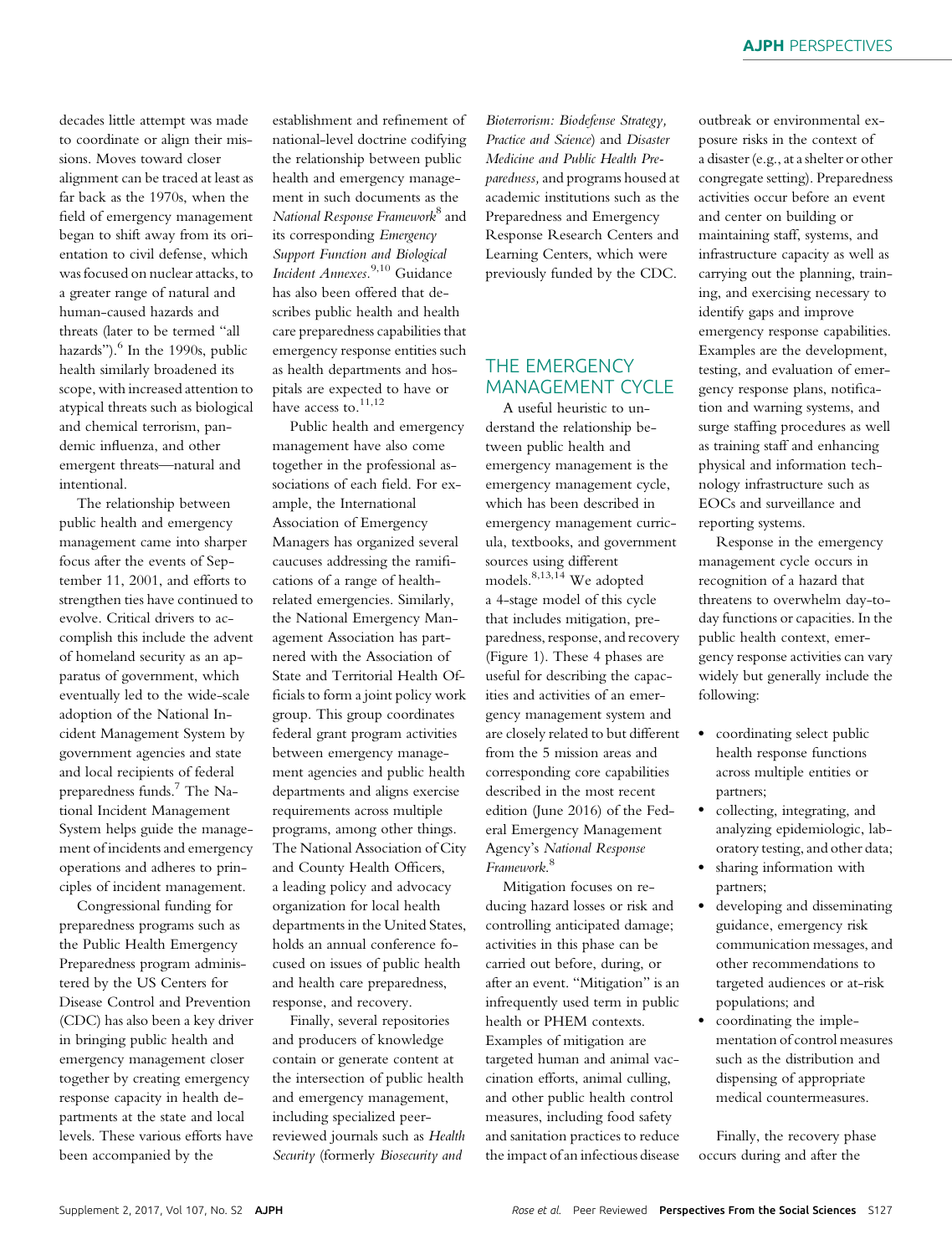- Vaccination and related surveillance and control activities to reduce infectious disease outbreak effects
- Interventions to improve food handling and sanitation practices, and other surveillance and control and coordination and logistical support activities, in disaster settings such as shelters to reduce potential environmental exposures
- Development and execution of plans to transition response-related activities to regular public health programs
- Building capacity to reestablish or strengthen health systems (e.g., related to facilities, management and operations, or incident management and response)
- Long-term monitoring as part of surveillance and control activities for populations directly affected by an event



- Staff preidentified for key roles in support of incident management and response
- Enhancing facilities, management, and operations capacity, such as building and equipping an Emergency Operations Center
- Developing policies, plans, and procedures for response management and operational tasks
- Enhancing surveillance and control systems for timelier detection and reporting of threats
- Testing internal communications and information technology
- Training, exercising, and evaluation program implemented based on public health emergency management principles
- Activating an incident management system in support of incident management and response
- Implementing procedures for collecting, integrating, and sharing public health data and information with responders and partners
- Plans and procedures enabling timely and accurate communication of critical information to target audiences
- Coordination and logistical support for deployed field epidemiologists, health communicators, and other responders
- Disseminating timely, credible, actionable information to target audiences in support of emergency risk communication efforts

#### FIGURE 1—Examples of Public Health Emergency Management (PHEM) Activities Across Phases of the Emergency Management Cycle

response and encompasses efforts to return or adapt to "new" normal conditions after an event. In the public health context, this may include efforts to implement an orderly transition of response-related activities to regular public health programs and functions, capacity-building efforts to reestablish or strengthen health systems, or monitoring long-term sequelae such as mental or behavioral health issues in affected populations following a significant public health emergency or disaster.

## **STANDARDS**

We define standards as codified expectations for practice, typically in the form of guidelines or requirements for functions, processes, resources, or performance in an organization or

system.15,16 Standards serve multiple purposes.<sup>17</sup> For example, they can drive improvement in an organization or program by serving as the desired end state or outcome of a certain activity (e.g., be able to activate an EOC within 60 minutes of notification). Gaps in capacity or capability can be assessed against the standards and strategies put into place for addressing those gaps. Standards also serve an important accountability function; meeting standards assures funding authorities and governance bodies that organizations and programs are directing their efforts and activities in preferred or even required ways or that their level of performance meets minimally acceptable requirements.

Related to this, standards can also act to enhance trust and credibility in an organization or program. In some disciplines and

industries, meeting standards can even convey excellence or elite status. Another key benefit of standards is that they can be recognized and accepted across entire communities of practice, irrespective of geography, type of organization, or individual background. Finally, adherence to standards is verifiable through empirical observation, often through second (i.e., purchaser or funder) or third (independent, outside) party review, which reduces the need to rely exclusively on self-assessment.

The field of PHEM is currently coalescing around several sets of standards and guidelines (Table 1). Public health and health care–related standards are relatively new: most, if not all, have been published within the past 10 years. Standards developed in the field of emergency management have a longer

history, with early roots in fire safety and building codes and later developments in a theory of practice linked to the emergency management cycle with significant emphasis on planning, training, exercising, and evaluation.

Multiple sets of emergency management standards exist in US and global contexts. These standards tend to include some or all of the following functional areas:

- hazard and risk assessment,
- planning,
- prevention and mitigation,
- incident management,
- resource management,
- communications,
- operations, and
- training, exercising, evaluation, and corrective action and continuous quality improvement.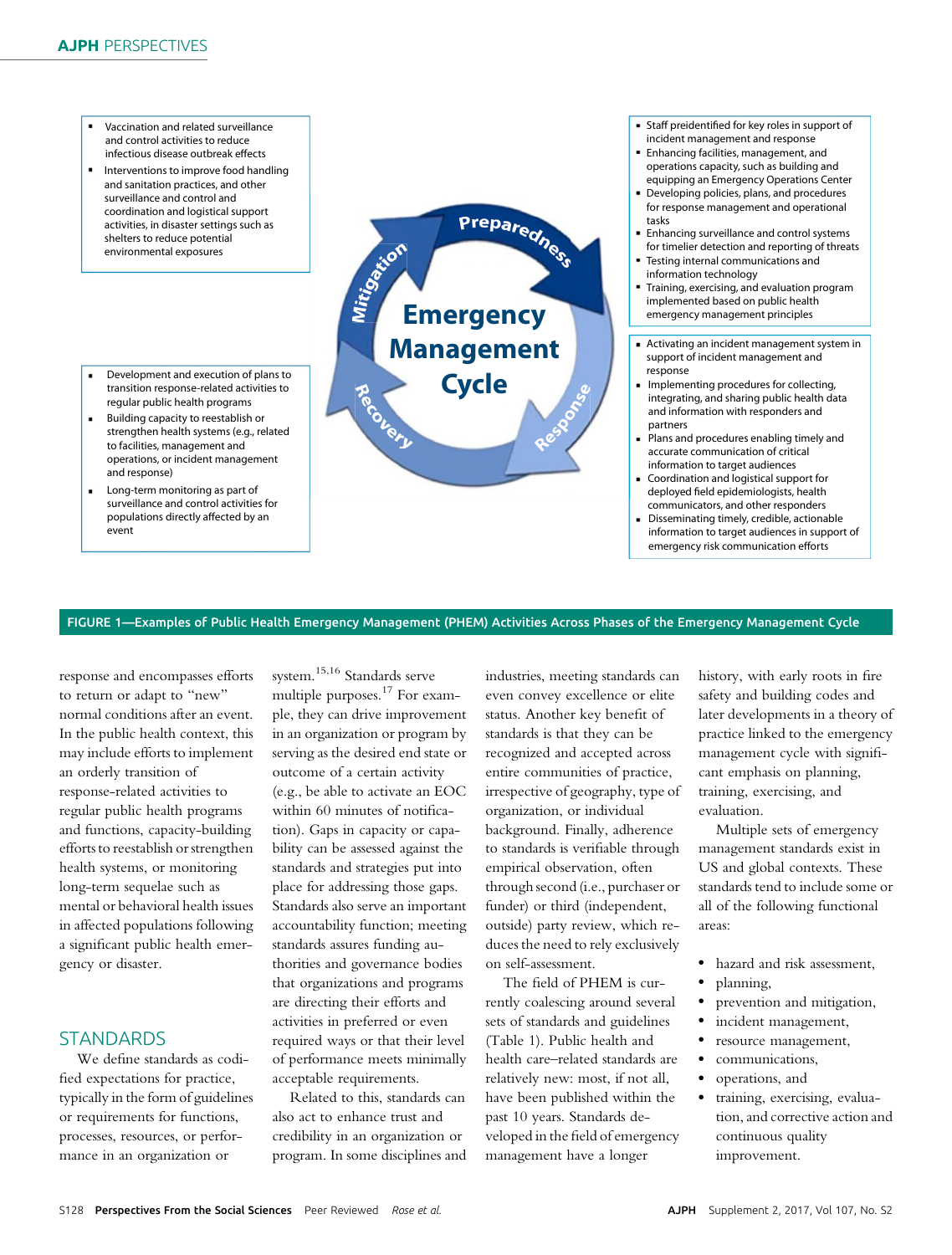## TABLE 1—Standards and Related Guidelines That Inform the Field of Public Health Emergency Management

| Standard                                                                                                                                                                 | Description                                                                                                                                                                                                                                                                                                                                                                                                                             |
|--------------------------------------------------------------------------------------------------------------------------------------------------------------------------|-----------------------------------------------------------------------------------------------------------------------------------------------------------------------------------------------------------------------------------------------------------------------------------------------------------------------------------------------------------------------------------------------------------------------------------------|
| Center for Medicare and Medicaid Services—emergency<br>preparedness rule <sup>18</sup>                                                                                   | Requires a wide range of health care organizations to develop an<br>emergency plan, an emergency communications plan, a training<br>plan, policies and procedures, and implementation of exercises to<br>receive Medicare or Medicaid reimbursement                                                                                                                                                                                     |
| Emergency Management Accreditation Program <sup>19</sup>                                                                                                                 | A voluntary standards, assessment, and accreditation process for<br>disaster preparedness programs throughout the country                                                                                                                                                                                                                                                                                                               |
| Health care preparedness and response capabilities <sup>12</sup>                                                                                                         | Four capabilities, composed of multiple objectives and activities,<br>describing what entities in the health care delivery system should<br>do to effectively prepare for and respond to emergencies                                                                                                                                                                                                                                    |
| International Organization for Standardization<br>22300-societal security <sup>20</sup>                                                                                  | Establishes common understanding on the protection of society<br>from, and response to, incidents, emergencies, and disasters<br>caused by intentional and unintentional human acts, natural<br>hazards, and technical failures                                                                                                                                                                                                         |
| National Association of City and County Health<br>Officials-Project Public Health Ready <sup>21</sup>                                                                    | Criteria-based emergency preparedness program developed for<br>local health departments with an emphasis on documentation of<br>an all-hazards preparedness plan, workforce capacity<br>development, and a comprehensive exercise plan                                                                                                                                                                                                  |
| National Fire Protection Association 1561: standard on<br>emergency services incident management system and<br>command safety <sup>22</sup>                              | Contains requirements for emergency services on the principles,<br>structure, and operations of an incident management system to<br>ensure the safety of emergency responders and others during an<br>incident                                                                                                                                                                                                                          |
| National Fire Protection Association 1600: Standard on<br>disaster, emergency management, and business continuity<br>and continuity of operations programs <sup>23</sup> | Contains requirements for the development, implementation,<br>assessment, and maintenance of programs for prevention,<br>mitigation, preparedness, response, continuity, and recovery                                                                                                                                                                                                                                                   |
| National public health performance standards <sup>24</sup>                                                                                                               | Forty standards also linked to the 10 essential public health<br>services, whose purpose is to drive improvement at a public<br>health system level in a jurisdiction; emergency management<br>content similar to PHAB standards, with additional content<br>related to legal authority in emergencies                                                                                                                                  |
| PHAB-multiple standards <sup>25</sup>                                                                                                                                    | Thirty-two standards linked to the 10 essential public health<br>services for use by agencies seeking public health accreditation;<br>standards related to emergency management include<br>requirements for emergency plans, policies, and procedures;<br>training; exercises; 24/7 operations if needed; surge staffing;<br>emergency risk communications; incident management;<br>continuity of operations; and workforce development |
| Public health preparedness capabilities: national standards<br>for state and local planning <sup>11</sup>                                                                | Fifteen capabilities composed of functions and tasks that state and<br>local health departments are expected to be able to do on the<br>basis of resources they are expected to have or have access to                                                                                                                                                                                                                                  |
| WHO-Framework for a public health emergency<br>operations center <sup>26</sup>                                                                                           | Recently published guidance by WHO for use by ministries of<br>health and other health authorities outlining "key concepts and<br>essential requirements for developing and managing a PHEOC"<br>for the purpose of enabling "a goal-oriented response to public<br>health emergencies"                                                                                                                                                 |

Note. PHAB = public health accreditation board; PHEOC = public health emergency operation center; WHO = World Health Organization.

In the United States, the gold standard of emergency management standards is part of the Emergency Management Accreditation Program, a voluntary standards, assessment, and accreditation process for disaster preparedness programs throughout the country.19 The Emergency Management Accreditation Program addresses a range of elements and functions expected to be in place for an emergency management program, from administration and finance to communication and warning systems. In 2013, the CDC became the first civilian agency of the US government to receive accreditation by the Emergency Management Accreditation Program in recognition of meeting all necessary standards for its emergency management program.

Related standards include (1) the National Fire Protection Association 1561 and 1600 standards, long embraced by first responder organizations and professional associations as foundational emergency management standards in the United States, and (2) international standards such as the International Organization for Standardization 22300 series, which covers topics such as continuity of operations, incident response, organizational resilience, emergency management capability assessment, and guidelines for exercises.20,22,23

Highlighting these standards is not meant to suggest that these have been adopted evenly, or in some cases at all, across the landscape of public health preparedness and response programs or the nascent field of PHEM. Although many public health preparedness capabilities have, for example, been comprehensively adopted by health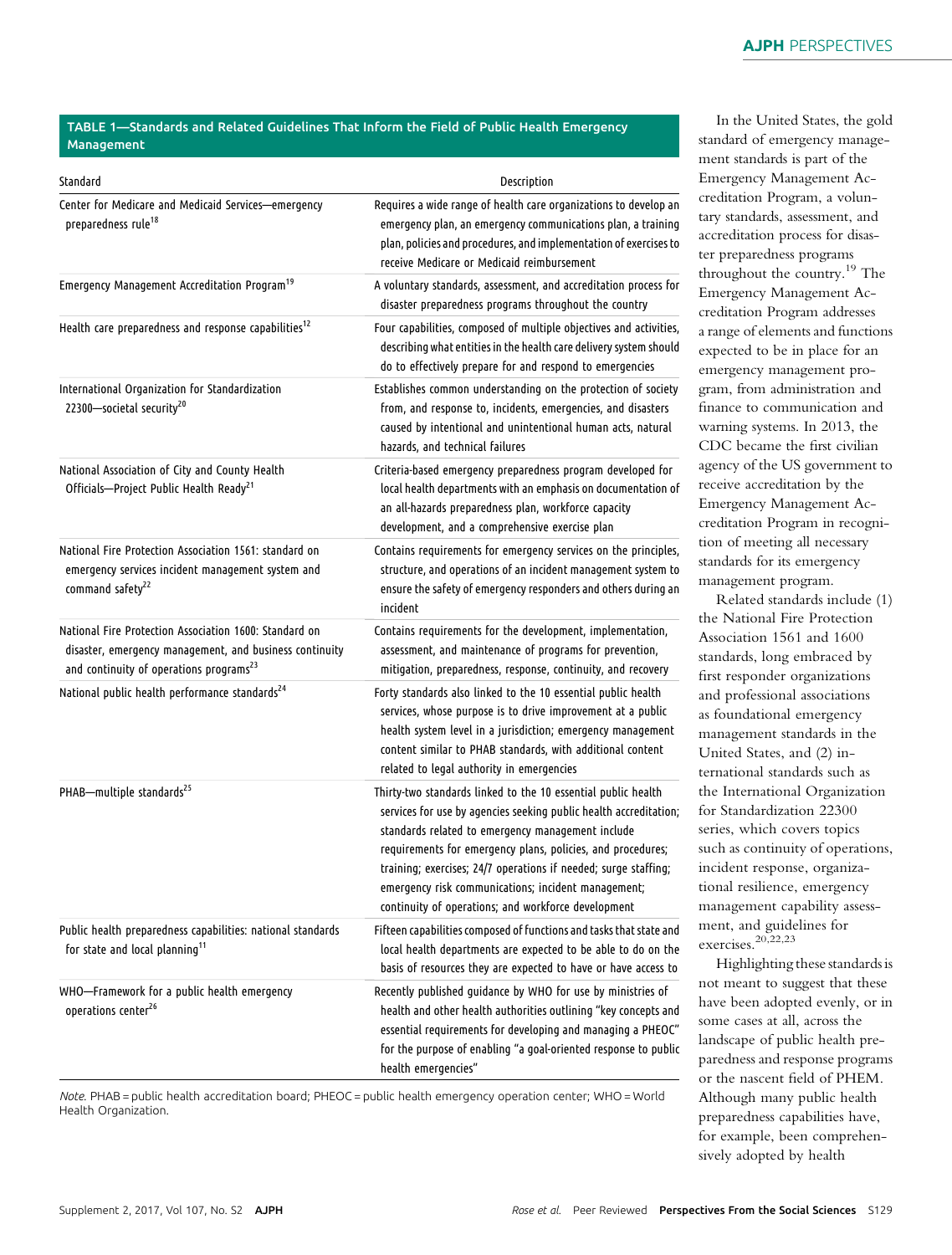departments funded to build or sustain the public health emergency preparedness programs (CDC, unpublished data), emergency management standards such as the Emergency Management Accreditation Program and the National Fire Protection Association 1600 have not. PHEM as a field of practice has begun to take shape in areas where these standards intersect: hazard and risk identification; planning, training, and exercising; use of the IMS; and emergency communication to the public.

## INCIDENT MANAGEMENT **SYSTEMS**

Another fundamental component of PHEM is the IMS. The IMS is a scalable, flexible system for organizing emergency response functions and resources characterized by principles such as standardized roles, modular organization, and unity of command.<sup>7</sup> Although it embraces management by objective at the level of an overall response, IMS is in essence a modified command-and-control system.<sup>27</sup> An effective IMS hinges on the integration and coordination of staff, systems, and infrastructure under a standardized organizational structure, which is typically managed from an EOC, joint field office, or similar entity. In the United States, recipients of preparedness funding are required to develop an incident management framework that complies with the National Incident Management System.

The National Response Framework describes key contributions of an IMS in a response context, including

(1) developing a single set of objectives, (2) using a collective, strategic approach, (3) improving information flow and coordination, (4) creating a common understanding of joint priorities and limitations, (5) ensuring that no agency's legal authorities are compromised or neglected, and (6) optimizing the combined efforts of all participants under a single plan.<sup>8</sup>

Drawing from, and adapting, foundational scholarship in the field, we suggest that the main work of an IMS in a PHEM context includes coordination between functional units or groups of expertise within and across organizations; information collection, integration, and sharing internal to the IMS but also external to response partners and other stakeholders; developing and disseminating public information and warning and crisis and emergency risk communication messages to target audiences and the general public; and providing access to and deployment of resources such as staff and equipment to an EOC or the field (including the management and logistical support of surge staff).<sup>28</sup> A fifth purpose, more prominent in certain response contexts, relates to the IMS's role in informing policy or engaging with elected and other political or senior officials (e.g., to address multifaceted challenges such as mandatory evacuation orders, the quarantine of well individuals, closure of schools or businesses, and recommending travel restrictions to avoid exposure to harmful pathogens).

IMSs are rooted in the concept of the incident command system, a typically on-scene commandand-control organizational structure characterized by standardized functions and terminology initially developed to facilitate interagency coordination and

integration of resources for combating wildfires.<sup>29</sup> There is significant and ongoing debate about the implementation and effectiveness of the incident command system and IMS. Whether these systems are being implemented appropriately or consistently and whether they are equally effective in managing emergency responses across different hazard and threat contexts are of concern.27,30,31

Despite this, documented examples of IMS use in public health contexts notably increased over the past several years. For example, health departments in the United States have highlighted the successful use of incident command system or IMS principles in various response contexts, including pandemic influenza exercises,<sup>32</sup> natural disasters such as floods,<sup>33</sup> and vector-borne disease outbreaks.<sup>34</sup> Similarly, the use of IMS principles has been noted globally, $35-37$  and the momentum it has gained internationally has led the World Health Organization to advocate its use in the context of broader emergency management capacity– building efforts.<sup>26</sup>

In the United States, the CDC has activated its IMS 62 times between 2003 and 2016, including during recent responses to outbreaks of Ebola (2014– 2016) and Zika (2016 to the present). However, the CDC has not been immune to IMS implementation challenges. Early efforts to adopt the IMS within the agency were met with variable success. Public health scientists were not clear on how to work effectively in a relatively structured commandand-control model for response activity, and emergency managers were hard pressed to implement the IMS with a public health workforce that was used to handling major infectious disease

outbreaks without integration into an emergency management program.<sup>38</sup> Related to this were warning signs of a broader clash of professional cultures.

Commentators have noted that a strict application of the IMS to public health may run counter to the "collaborative cultures and decision-making styles found in public health environments."<sup>39(p416)</sup> Finally, despite relatively recent contributions to the literature describing beneficial process outcomes of an IMS structure, especially in global contexts,<sup>36</sup> the scarcity of evidence illustrating the effectiveness and impact of an IMS prompts important questions about its advantages and why emergency responses should be organized around it. $27$ 

Drawing lessons from past experience, the CDC maintains a highly flexible IMS structure able to integrate subject matter expertise and operational capability from traditional public health functions—such as epidemiology and laboratory testing—and from specialized functions—such as community mitigation (e.g., social distancing and school closures), medical countermeasures (e.g., vaccines, prophylactics, respirators, and personal protective equipment), vector control, and birth defects which can be activated as needed. The CDC organizes these functions under a "scientific response section,"which has been part of all major IMS activations since the agency's response to  $H1N1.<sup>38</sup>$ 

# DOMAINS OF PUBLIC HEALTH EMERGENCY MANAGEMENT

Although no definitive list of PHEM domains exists, we have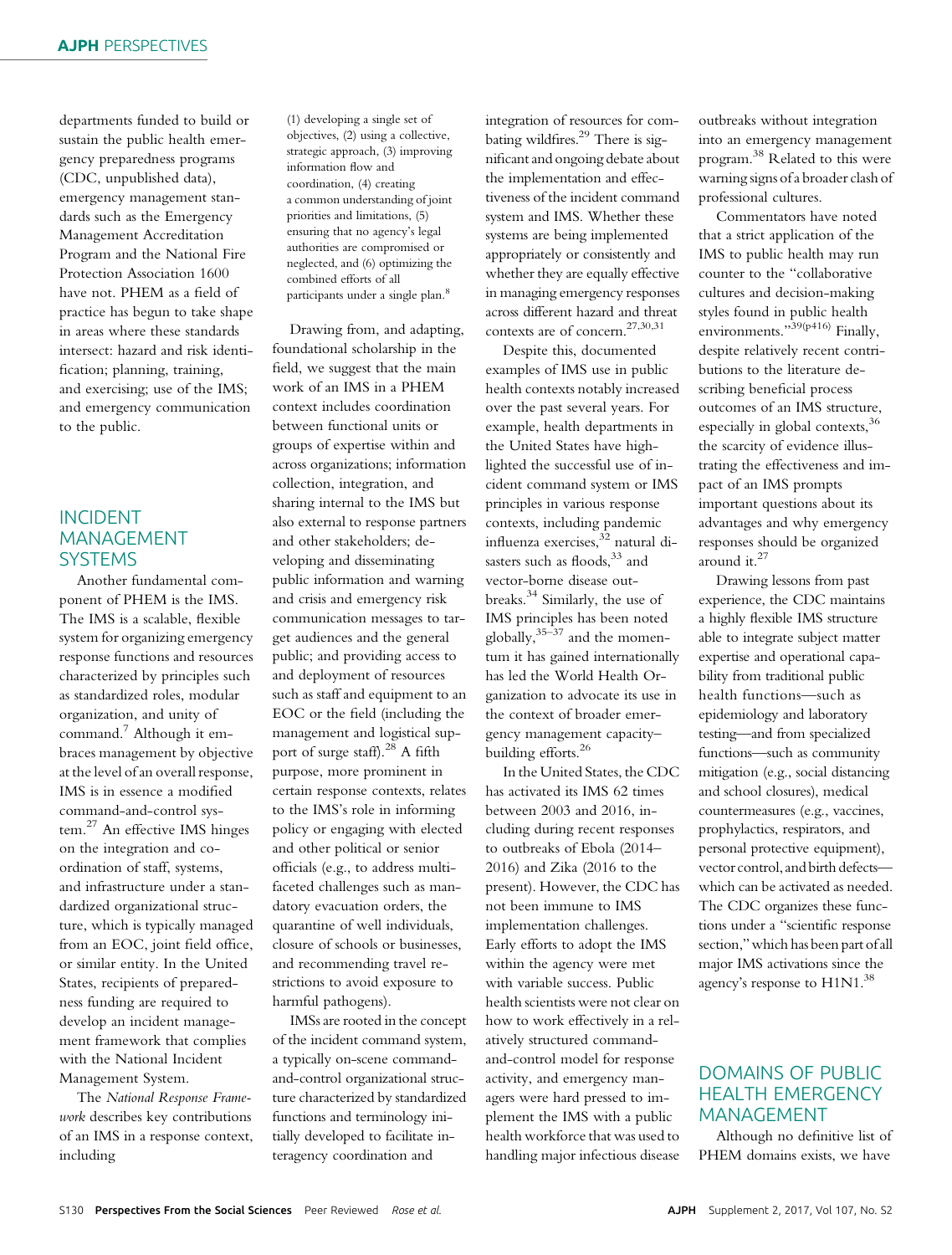drawn from the literature to suggest some of its principal domains. The domains listed in Table 2 describe specific sets of discrete functional activities that draw on resources or capacities, such as staff with competencies or expertise in specified areas; systems that, using a broad definition, include policies, plans, and procedures as well as processes, protocols, and partnerships; and infrastructure entailing facilities, communication, and information technology and equipment, supplies, and other material goods.

# **EMERGENCY** MANAGEMENT IN A GLOBAL CONTEXT

Internationally, PHEM is becoming a more prominent fixture in global health initiatives. In 2005 the revised International Health Regulations provided a framework for member countries to better protect their populations from public health threats and emphasized the need for emergency preparedness and response activities to meet their obligations. Despite the International Health Regulations being a binding legal instrument for all member states of the World Health Organization, enforcing obligations under them remains challenging. The Global Health Security Agenda launched in 2014 expanded on International Health Regulations (2005) by strengthening national public health EOCs among other elements of PHEM.<sup>2</sup> Aligned with this initiative, the CDC hosts a Public Health Emergency Management Fellowship program to train leaders and practitioners in the global public health community in PHEM concepts and principles.<sup>40</sup> Through 2016,

## TABLE 2—Select Key Domains of Public Health Emergency Management

| <b>PHEM Domains</b>                                                           | Scope                                                                                                                                                                                                                                                                                                                                                                                                                                                                                                                                                                                                                                                |
|-------------------------------------------------------------------------------|------------------------------------------------------------------------------------------------------------------------------------------------------------------------------------------------------------------------------------------------------------------------------------------------------------------------------------------------------------------------------------------------------------------------------------------------------------------------------------------------------------------------------------------------------------------------------------------------------------------------------------------------------|
| Facilities, management, and operations                                        | Encompasses the EOC facility and related resources as well as the<br>personnel and processes necessary to ensure the effectiveness of<br>day-to-day operations and activation procedures. Examples<br>include the physical structure and supporting infrastructure for<br>an EOC facility and permanent or on-call staff able to activate an<br>IMS quickly.                                                                                                                                                                                                                                                                                         |
| Policies, plans, procedures, and partnerships                                 | Primary reference documents, examples of which include<br>emergency operations plans and continuity of operations plans,<br>as well as policies, standard operating procedures, and protocols<br>that provide guidance and indicate specific PHEM-related<br>management and operational tasks. Also includes personnel with<br>expertise in planning and policy development to develop and<br>update these documents.                                                                                                                                                                                                                                |
| Internal communications and information technology                            | Staff, systems, and infrastructure to support internal<br>communications. Examples include teleconferencing equipment,<br>computers, servers, and trained staff who are able to operate<br>available resources and technology to facilitate communication<br>and information exchange between organizations, partners, and<br>other responders.                                                                                                                                                                                                                                                                                                      |
| Crisis and emergency risk communication and public<br>information and warning | Staff, systems, and infrastructure for the synthesis and<br>dissemination of accurate and timely information, guidance,<br>warnings, or recommendations aimed at specific target audiences<br>or at-risk populations to enhance knowledge or promote health<br>protective behaviors or other actions. Examples of relevant<br>capacities include public information officers and health<br>communicators, communication plans that address triggers for<br>issuing warnings to the public, procedures to disseminate risk<br>communication messages to targeted or at-risk groups, Web and<br>social media platforms, and media contact information. |
| Surveillance and control                                                      | Staff, systems, and infrastructure that facilitate timely, accurate<br>receipt, management, and dissemination of information related<br>to cases of infection, disease, or exposure, clinical management,<br>broader measures of burden of disease or health status, and<br>protocols and procedures to initiate appropriate and timely<br>control measures. Examples include existing and ad hoc<br>surveillance systems, trained epidemiologists and related staff,<br>informatics capacity, and processes to develop guidelines and<br>recommendations for control measures and health protective<br>behaviors.                                   |
| Information collection, integration, and sharing                              | Staff, systems, and infrastructure to support collection, analysis,<br>integration, visualization, and sharing of public health data and<br>other information generated as part of response operations.<br>Example capacities include data analysts and information<br>management specialists, data use and sharing agreements,<br>standardized data sets, and analytic, data visualization and<br>mapping software.                                                                                                                                                                                                                                 |
|                                                                               | Continued                                                                                                                                                                                                                                                                                                                                                                                                                                                                                                                                                                                                                                            |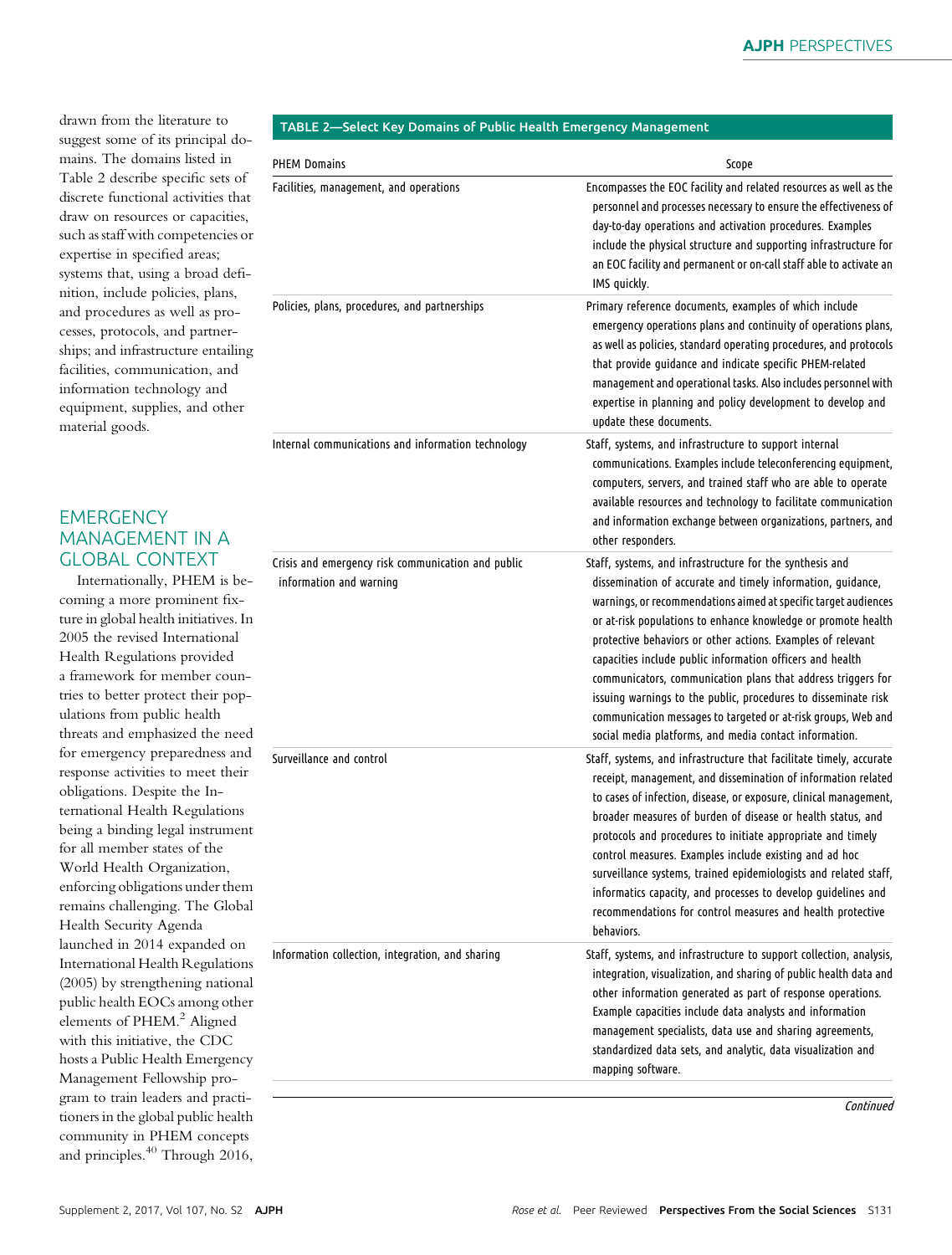| TABLE 2-Continued                                       |                                                                                                                                                                                                                                                                                                                                                                                                                                                    |
|---------------------------------------------------------|----------------------------------------------------------------------------------------------------------------------------------------------------------------------------------------------------------------------------------------------------------------------------------------------------------------------------------------------------------------------------------------------------------------------------------------------------|
| <b>PHEM Domains</b>                                     | Scope                                                                                                                                                                                                                                                                                                                                                                                                                                              |
| Incident management and response                        | Staff, systems, and infrastructure that facilitate effective incident<br>management of a public health emergency response using<br>accepted emergency management principles. Example capacities<br>include preidentified staff to fill IMS roles, preestablished<br>decision-making processes, and processes to track and account for<br>the use of resources.                                                                                     |
| Coordination and logistical support of field operations | Staff, systems, and infrastructure that support emergency<br>response field operations, including coordination and logistical<br>support for deployed responders and dispensing of<br>countermeasures. Examples include trained logisticians;<br>infrastructure to support storage, shipping, and dispensing of<br>medical countermeasures; and processes and procedures to<br>prepare and safely deploy responders for field operations.          |
| Training, exercising, and evaluation                    | Staff, systems, and infrastructure that support a training,<br>exercising, and evaluation program on the basis of accepted<br>emergency management and quality improvement principles.<br>Example capacities include a process or program to ensure that<br>responders receive required training, an exercise design and<br>implementation program, and a system of performance<br>monitoring and evaluation to assess capability and performance. |

Note. EOC = emergency operations center; IMS = incident management system; PHEM = public health emergency management.

this fellowship has graduated 39 health officials from 25 countries. Graduates are versed in the principles of emergency management and trained to implement an emergency management program in a public health context.

Challenges persist in determining how to best maximize limited available resources in public health infrastructure; in some cases, governments' political will to invest in PHEM systems and capacities is lacking, and money or expertise is instead diverted to other health or economic priorities. In some nations, civil conflict and instability discourage the implementation of national-level strategies to improve public health. The Ebola outbreak in West Africa and Zika virus outbreak in the Americas and elsewhere have underscored the importance of strengthening the PHEM

capacities required to prevent, respond to, and recover from public health events. The public health EOC framework developed by the World Health Organization in 2015 attempts to present scalable aspects of PHEM capacities, so national governments can make investments to achieve basic requirements addressing the country's particular health vulnerabilities and tailor strategies to do so in their specific geopolitical and socioeconomic contexts.<sup>26</sup>

## WHERE DO WE GO FROM HERE?

A spate of recent global disease outbreaks serves as a reminder of the importance of developing and maintaining capacities to effectively manage responses to public health emergencies. We

have attempted to sketch some features and pillars of a fluid yet gradually cohering field of PHEM. The future of PHEM as a field of practice is difficult to predict, but its maturation may hinge in part on at least 2 factors. The first factor relates to the need for evidence. Prominent public health programs in areas such as infectious and chronic disease surveillance and prevention depend on high-quality data and evidence of effectiveness.

Similar scientific rigor to evaluate effectiveness or identify best practices does not yet exist across the board for PHEM. Although techniques of evaluation in the form of hotwashes and afteraction reviews are key components of emergency management, the field has been slow to adopt scientific evaluation of practice, leaving open questions regarding the effectiveness and impact of

PHEM-related activities across the emergency management cycle. Fortunately, public health practitioners and researchers trained in the sciences and evaluation are well positioned to remedy this deficit and yield extensive insights about what—at present—we take to be self-evident.

The second factor relates to instruction and pedagogy. Whether and to what extent PHEM will further cohere as a field of practice will depend on how its core precepts and practices are imparted to entering practitioner cohorts. Will the next generation of public health emergency management practitioners learn from professionals, scholars, and instructors who have extensive experience in PHEM practice, research, or both? Will curricula draw on rigorously evaluated and identified best practices? Will PHEM be taught widely across schools of public health and elsewhere? Will future cohorts of public health professionals embrace precepts of emergency management as tools to help respond to complex public health emergencies? The answers are not yet clear, but the viability of PHEM as a sustainable field of practice in years to come might depend on the results. The CDC has made strides in this area with its Public Health Emergency Management Fellowship program and other efforts to train public health emergency responders and leaders, yet the field has immense room to grow both domestically and internationally. Where will PHEM go from here?

## **CONTRIBUTORS**

D. A. Rose developed the analytical framework. D. A. Rose and S. Murthy conceptualized the article and wrote substantial portions of the article. J. Brooks reviewed the article. J. Brooks and J. Bryant provided subject matter expertise on the content and cowrote portions of the article.